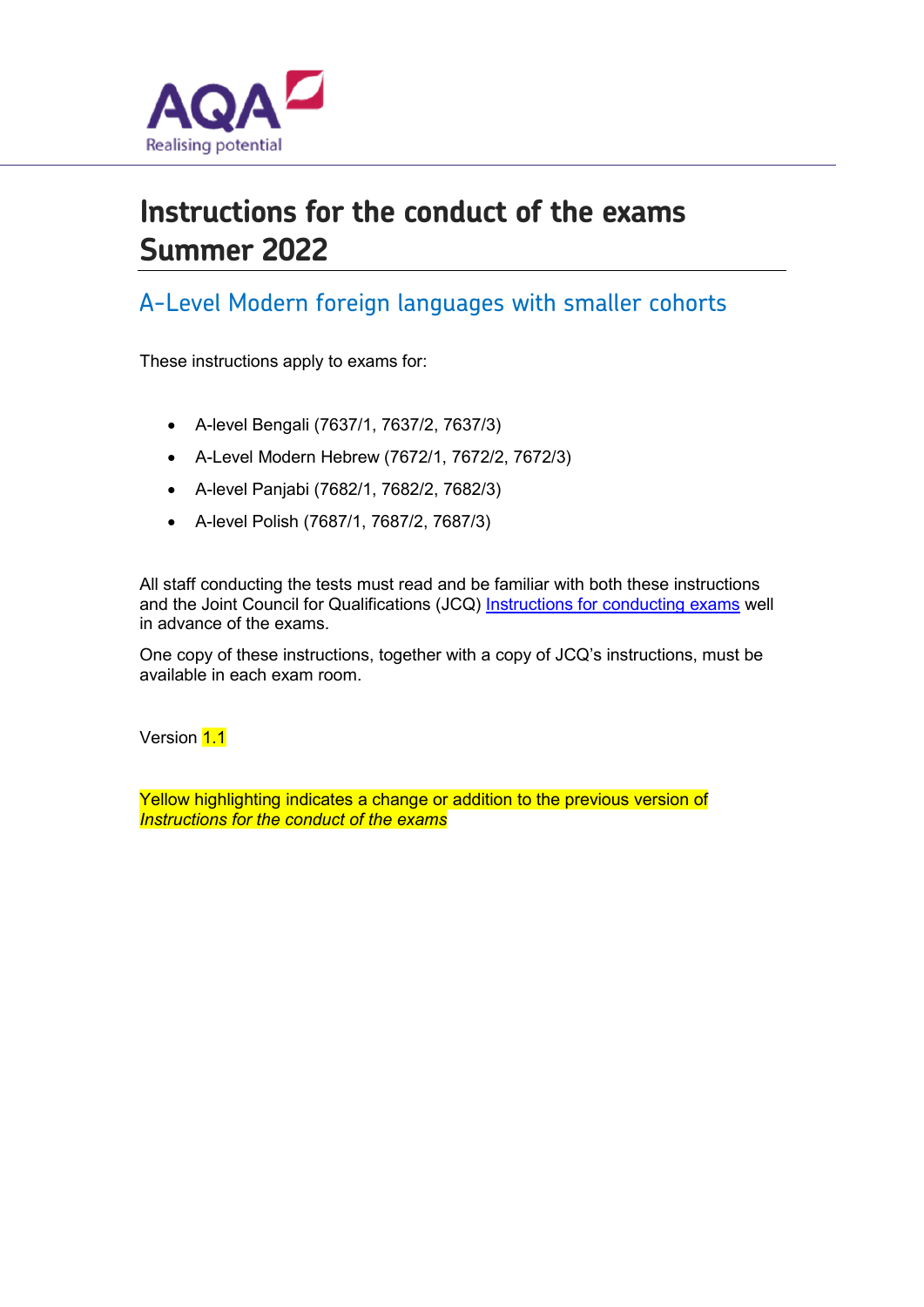## Invigilation rules

- Under normal circumstances a teacher, tutor or senior member of centre staff who teaches the subject being examined must not be an invigilator for an examination in that subject. JCQ have recently confirmed that **for the June 2022 series only**, where no other suitable invigilators are available, subject teachers may invigilate an examination in their own subject.
- Invigilators with subject knowledge must be briefed to be particularly careful not to influence the candidates' responses to the question paper content. They must not be the sole or lead invigilator for a group of candidates they have taught.
- Where staff who are not normally involved in invigilation are asked to invigilate an examination, they must always have access to *Instructions for Conducting Examinations* and be familiar with the *Checklist for Invigilators*: Sections 20-27 and Appendix 3 of *Instructions for Conducting Examinations* will be particularly relevant.

Failure to comply with the above requirements constitutes malpractice*.* 

## Use of computers

Where students wish to use a laptop or PC to complete an MFL exam, they may have a card in the exam with a list of keyboard shortcuts for accents and special characters etc. Schools/colleges must ensure that no other information is printed or written on the card and that the student has no access to any network or to the internet via the laptop/PC. Alternatively, students can add accents/special characters in pen to their printed response once they have completed the exam. We recommend the first option, since adding the accents/special character after printing (rather than at the time of writing, using keyboard shortcuts) tends to lead to more errors and omissions. If students do choose to add the accents in pen after printing this must be done **within the time limit of the exam** and not after the time allowed for the exam has passed.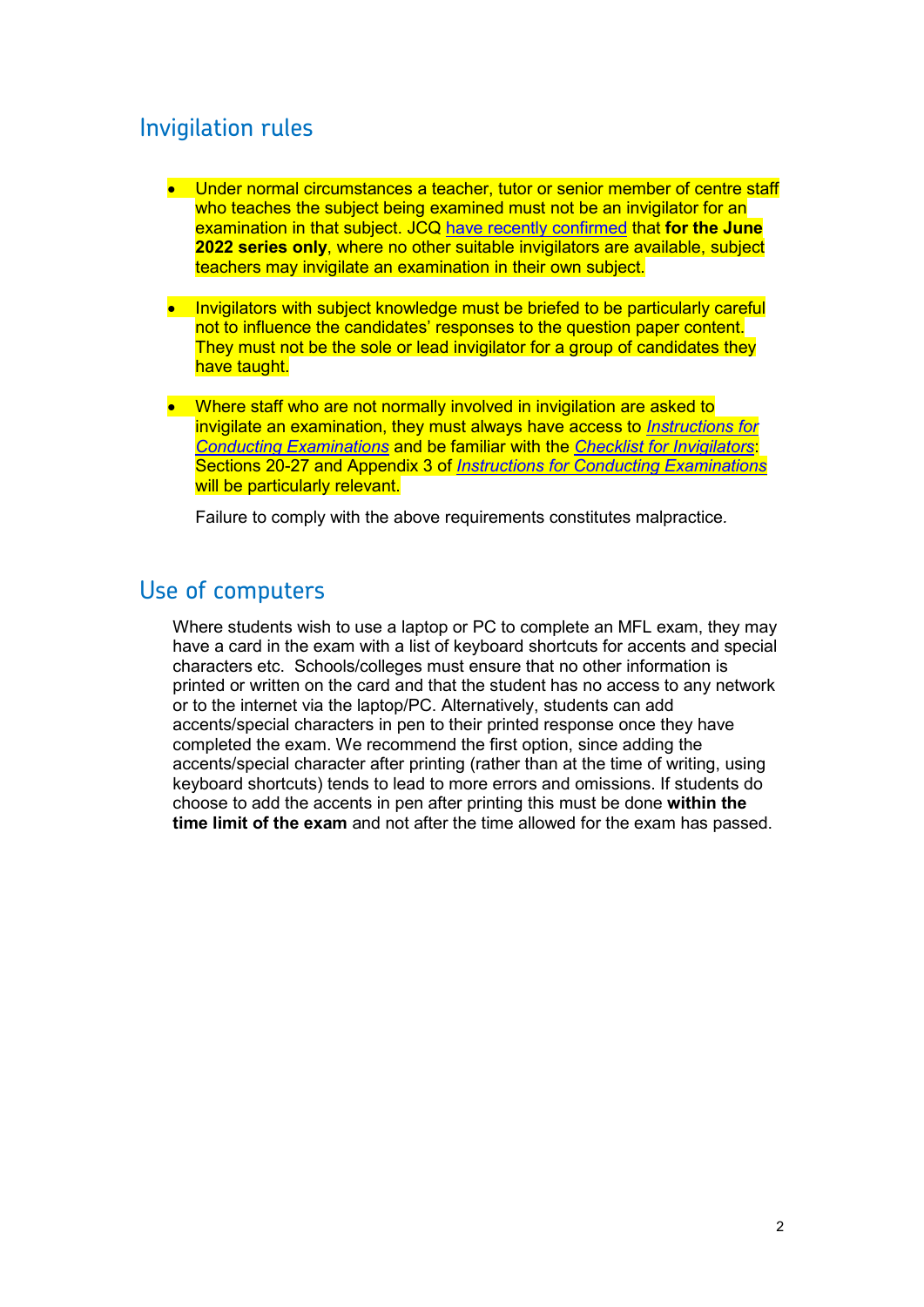# Paper 1 (7637/1, 7672/1, 7682/1, 7687/1): Reading and writing

### **Requirements**

- 1 Materials required:
	- question and answer booklets, including any inserts
	- a copy of these instructions.

 The following items are classed as unauthorised material and must not be brought into the exam room:

- text books
- research notes
- pictures
- music
- dictionaries.

#### Conduct of the exam

- 2 Before the test begins, candidates should each be given the question paper and answer booklet, including any inserts, and be asked to complete the details on the front cover.
- 3 Candidates should be made aware of the instructions and information printed on the front cover of the question and answer booklet. Candidates must not open the question and answer booklet until they have read these instructions and the invigilator has answered any queries. Candidates' attention should be drawn to the weighting of the sections and the allocation of marks to each question. They should be reminded that they should allocate their time appropriately and that they may answer the questions/sections in any order. They should also be reminded that they must use black ink or black ballpoint pen to write their answers and that they must write their answers in the spaces provided.
- 4 Candidates must be warned that, once permission has been given to begin the test, they will not be allowed to ask any further questions. Candidates should then be told to begin the test.
- 5 The question and answer booklets should be collected in and arranged in the order of the candidates' names on the attendance list(s). The question and answer booklets and the attendance list(s) should then be packaged together and dispatched using the labels provided. Any inserts must not be sent with the scripts for marking.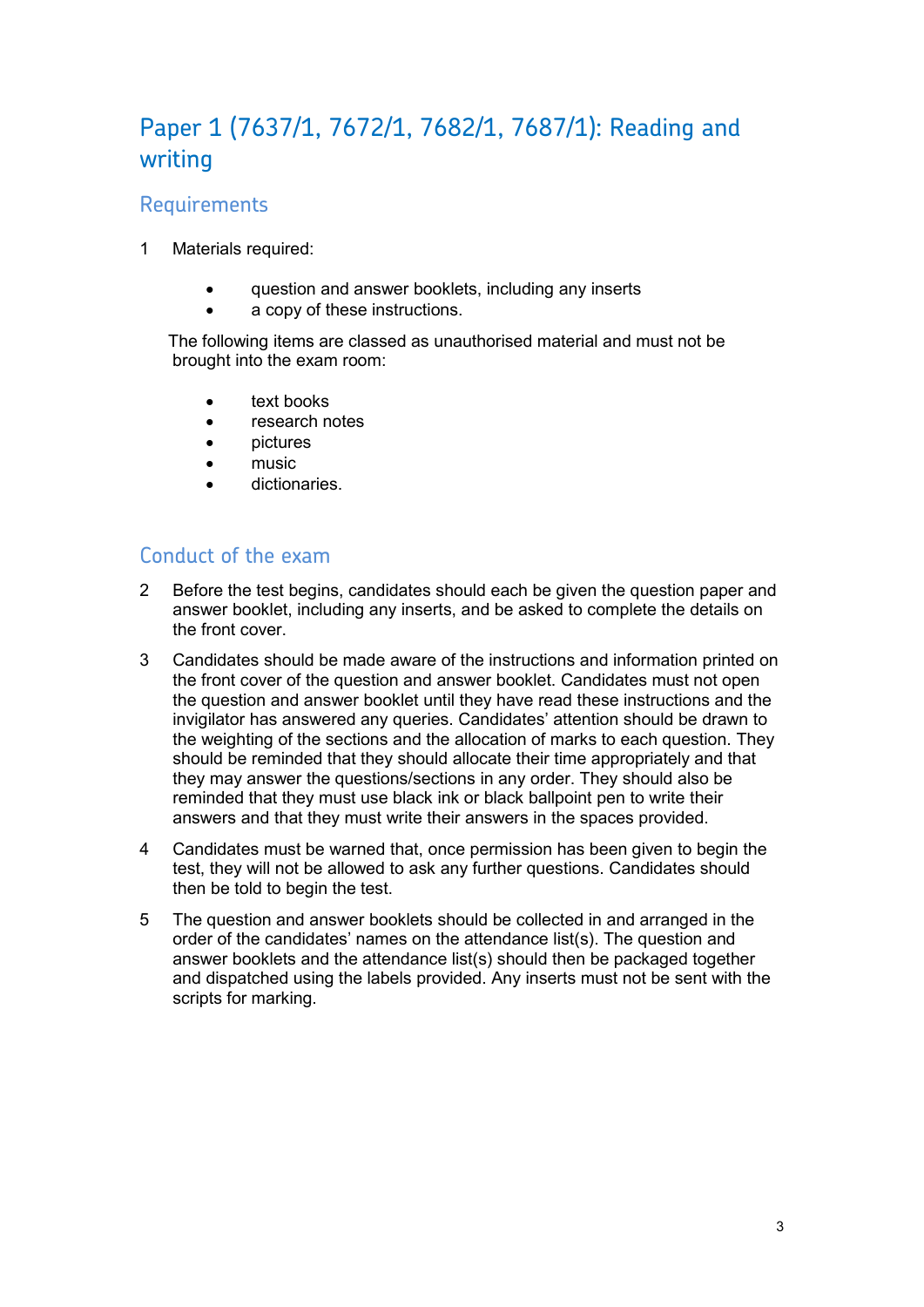# Paper 2 (7637/2, 7672/2, 7682/2, 7687/2): Writing

#### Requirements

- 1 Materials required:
	- Question papers, including anyinserts
	- Separate answer booklets.

The following items are classed as unauthorised material and must not be brought into the exam room:

- text books
- research notes
- pictures
- music
- dictionaries
- texts and films.

#### Conduct of the exam

- 2 Before the test begins, candidates should each be given the question paper and answer booklet and be asked to complete the details on the front cover of the answer booklet.
- 3 Candidates should be made aware of the instructions and information printed on the front cover of the question paper. Candidates must not open the question paper until they have read these instructions and the invigilator has answered any queries. Candidates' attention should be drawn to the weighting of the sections and the allocation of marks to each question. They should be reminded that they should allocate their time appropriately and that they may answer the questions/sections in any order. They should also be reminded that they must use black ink or black ballpoint pen to write their answers and that they must write their answers in the spaces provided.
- 4 Candidates must be warned that, once permission has been given to begin the test, they will not be allowed to ask any further questions. Candidates should then be told to begin the test.
- 5 The answer booklets should be collected in and arranged in the order of the candidates' names on the attendance list(s). The answer booklets and the attendance list(s) should then be packaged together and dispatched using the labels provided.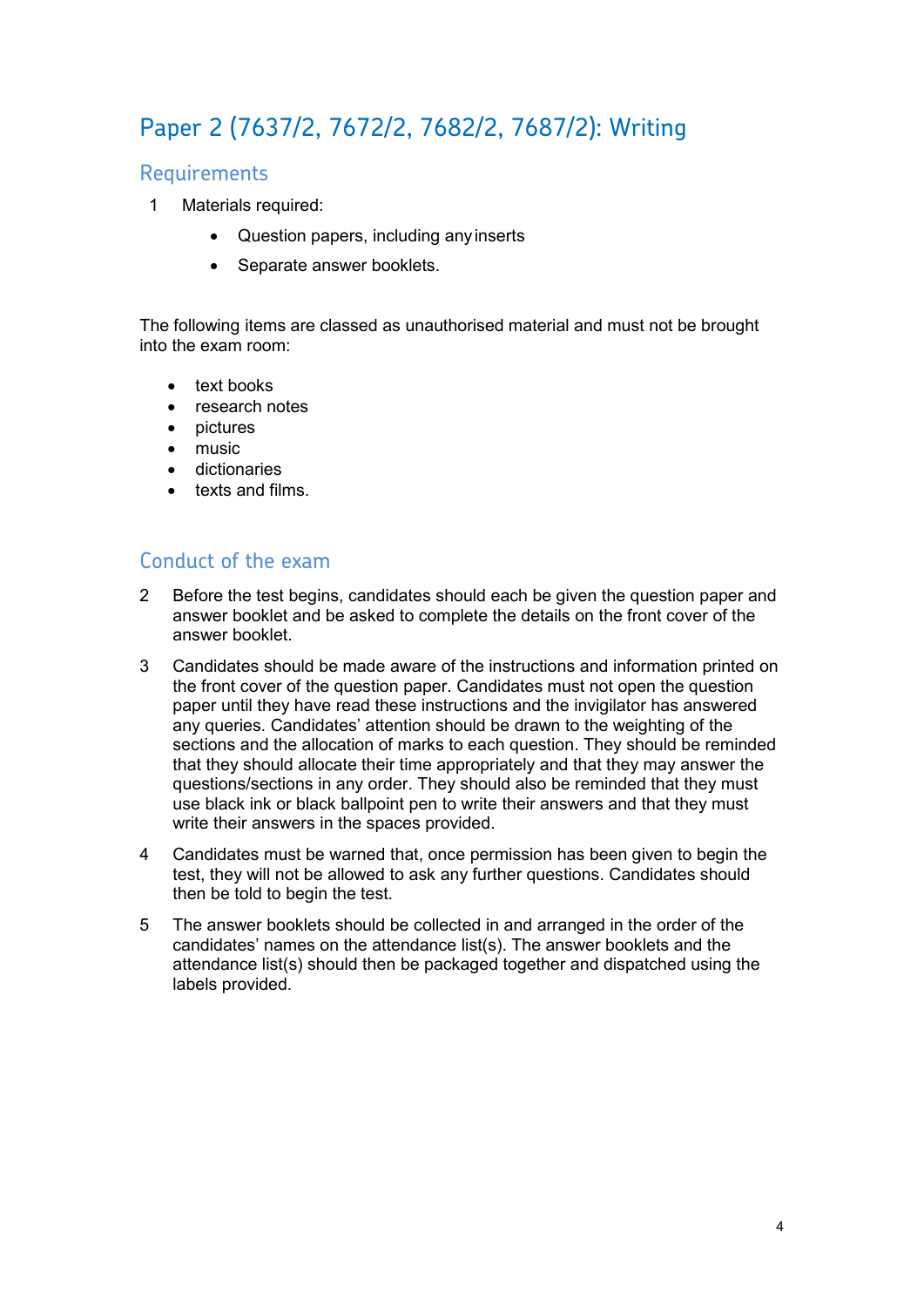## Paper 3 (7637/3, 7672/3, 7682/3, 7687/3): Listening, reading and writing

### **Requirements**

- 1 Materials required:
	- listening material on CD (one per candidate)
	- question and answer booklets
	- a copy of these instructions
	- individual listening facilities.

The following items are classed as unauthorised material and must not be brought into the exam room:

- text books
- research notes
- pictures
- music.
- dictionaries.

#### Preparation

2 The listening material will be provided on CD. Centres must not make their own copies of the CD, only copies provided by AQA may be used. The recording must not be played before the exam and must be kept in secure storage. Spare copies of the material will be provided, based on the number of candidates entered.

CDs and transcripts must be treated as confidential exam material. The CDs must not be checked prior to the exam. The content of the material must not be disclosed to candidates prior to the exam.

All centres will be supplied with two types of CD. One will be a single CD which will not be tracked. One CD of this type will be supplied per centre. The other CD will have individual tracks recorded so that candidates will be able to rewind and fast forward between tracks. Sufficient numbers of this tracked CD will be supplied for all candidates entered at the centre. Centres can then choose which type of CD best meets their own individual needs, in terms of the equipment they will be using for the exam. If centres intend on using a laptop to play the listening material, they must ensure with their technical staff that it is sufficiently powerful to run the required program.

For each question in the listening section, both the duration of the heard material and the track numbers from the tracked CD which correspond to that material, will be printed in the question and answer booklet and on the transcript. For example:

Length of passage: 55 seconds Tracks: 10–18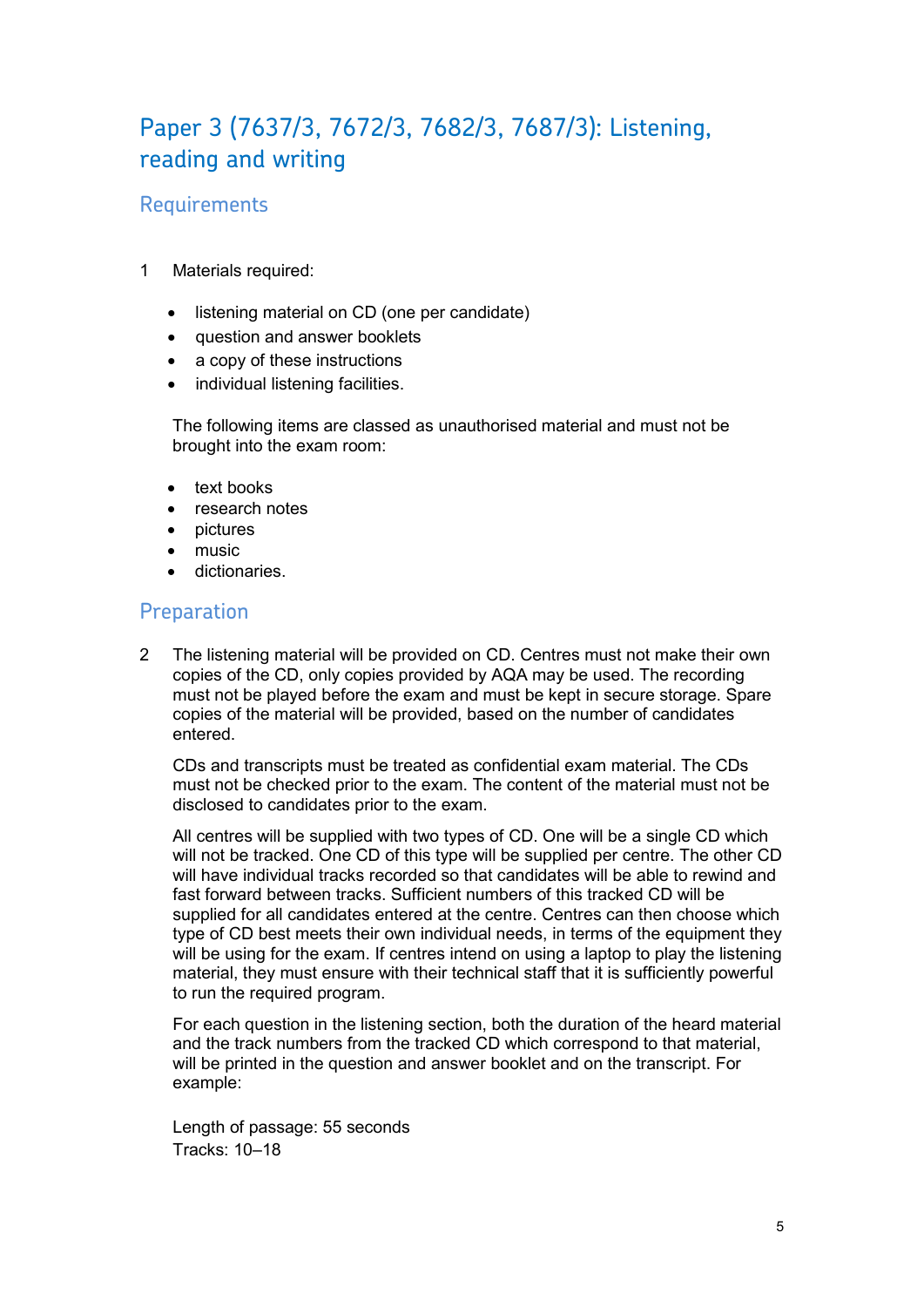- 3 At least one spare CD player with batteries and one spare CD must be available for candidates taking the exam where CD players are used.
- 4 If a language laboratory is used, the seating arrangements must comply with the regulations contained in JCQ's Instructions for Conducting Examinations. Candidates must complete the whole test in the laboratory – including reading and writing sections – as they must have access to the listening material for the duration of the exam.
- 5 In accordance with JCQ's Instructions for Conducting Examinations, all notices should be posted and warnings given to candidates.

#### Information for candidates

The following information must be brought to the attention of candidates before the exam.

- 6 All personal CD players must be of a size suitable for use on the desk at which the candidate will take the test. The equipment must be capable of operating independently of mains electricity.
- 7 The power supply and general working condition of the equipment are the responsibility of the candidate. We will not normally consider a fault in the operation of a personal CD player as justifying special consideration for its user.
- 8 Candidates are not permitted to borrow a CD player from another student while the test is in progress if a fault develops with their own equipment, or for any other reason. In such an event the invigilator may supply the candidate with a standby machine provided by the centre.
- 9 CD player cases, instruction leaflets and similar material must not be brought into the exam room.

#### Use of MP3 players, laptops and tablets

10 The following instructions apply to the use of MP3 players, laptops and tablets in A-level MFL listening exams.

The exams officer must sign for listening materials provided in CD format, in accordance with section 1.1 of JCQ's Instructions for Conducting Examinations.

Centres must provide the MP3 players, laptops and tablets. Students are not allowed to provide their own MP3 player, laptop, tablet or other device such as a mobile phone.

You may download listening materials from our secure extranet site (Centre Services), or from a CD, onto centres' MP3 players, laptops or tablets, no earlier than one working day before the exam. If an A-level MFL listening exam is scheduled for a Monday, we will make the files available for download on the Friday prior to the exam. For any exams scheduled for the Monday immediately after the half-term holiday, we will make the files available for downloading on the Friday immediately before the holiday.

Whenever possible, a member of staff from the centre's ICT department or the exams officer should undertake this task. The material must be downloaded to the secure part of a centre's network – ie part of the network which is only accessible to ICT staff and not to students.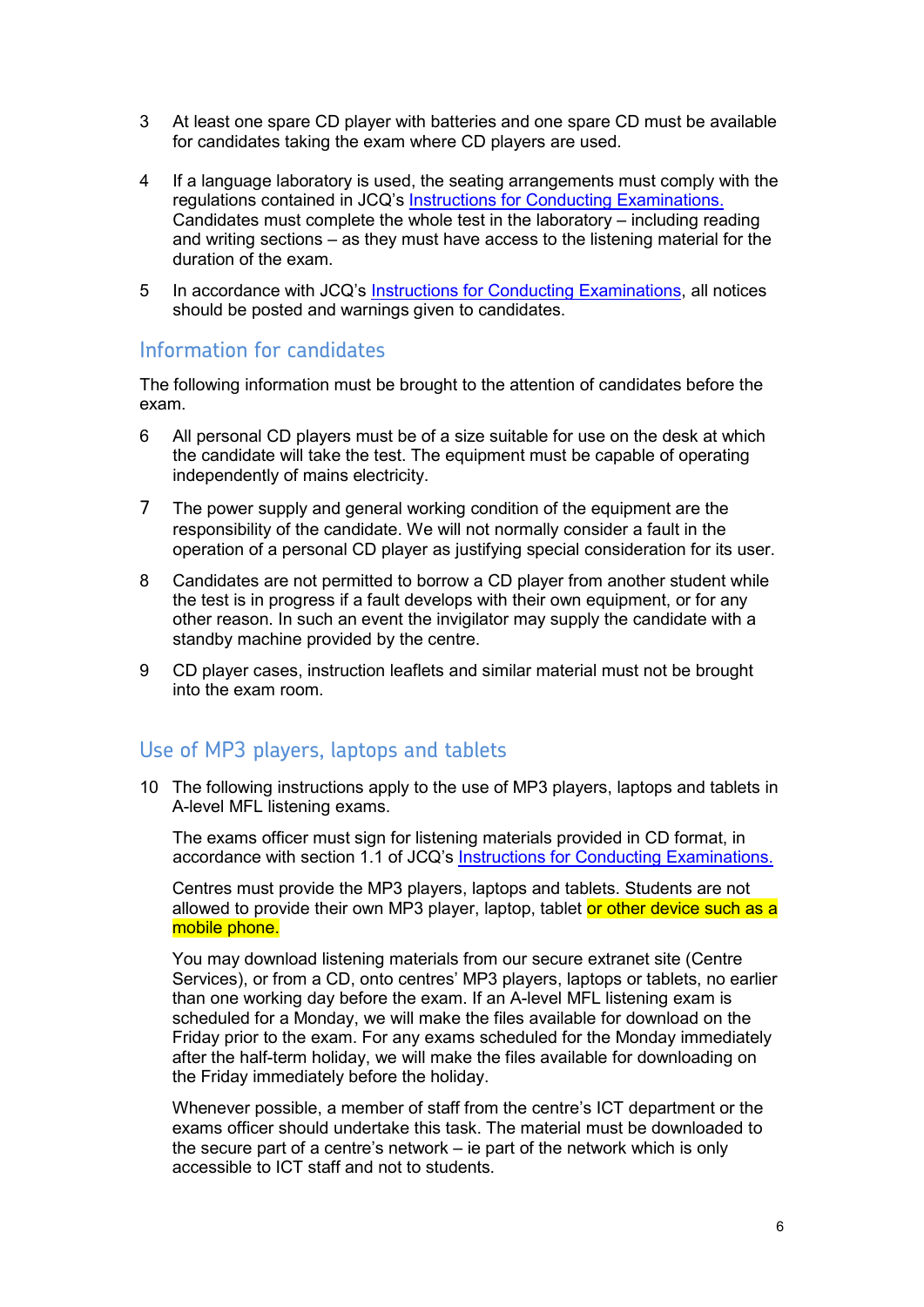Only the listening material for a specific A-level MFL listening exam may be stored on the MP3 players or tablets.

The confidential materials we supply for the purpose of the listening exam must be returned to the centre's secure storage facilities as soon as the download to each of the MP3 players, laptops or tablets has been completed.

All MP3 players, laptops or tablets with confidential material stored on them prior to the exam must be returned to the centre's secure storage facilities and must be stored in accordance with section 1.2 of JCQ's Instructions for Conducting Examinations.

The MP3 players, laptops and tablets must be treated as confidential exam material until the exam has been taken.

The exams officer must keep a log of their actions at all times. In particular:

- the date confidential material was downloaded to each of the MP3 players, laptops or tablets
- when the MP3, laptops players or tablets with confidential material stored on them were placed in secure storage
- when the MP3 players, laptops or tablets were cleared of the listening material.

Centres must ensure that:

- each MP3 player, laptop or tablet is of a suitable size and capable of operating independently
- each MP3 player, laptop or tablet is fully operational at the time that the downloading of the listening material takes place (the general working condition of the equipment is the responsibility of the centre and we will not normally consider a fault in the operation of a MP3 player, laptop or tablet as sufficient grounds for an application for special consideration)
- at least one spare MP3 player, laptop or tablet is available for candidates where MP3 players, laptops or tablets are being used in an MFL listening exam
- candidates must not access the tempo adjustment function as they are not allowed to change the speed of the original recording when they listen to it (they should be advised that any breach of this regulation could lead to malpractice proceedings).

Candidates must not borrow a MP3 player, laptop or tablet from another candidate whilst the exam is in progress for any reason. The invigilator must supply the candidate with a replacement MP3 player, laptop or tablet provided by the centre. The candidate must remain under supervision at all times and must be allowed the full amount of time specified for the exam.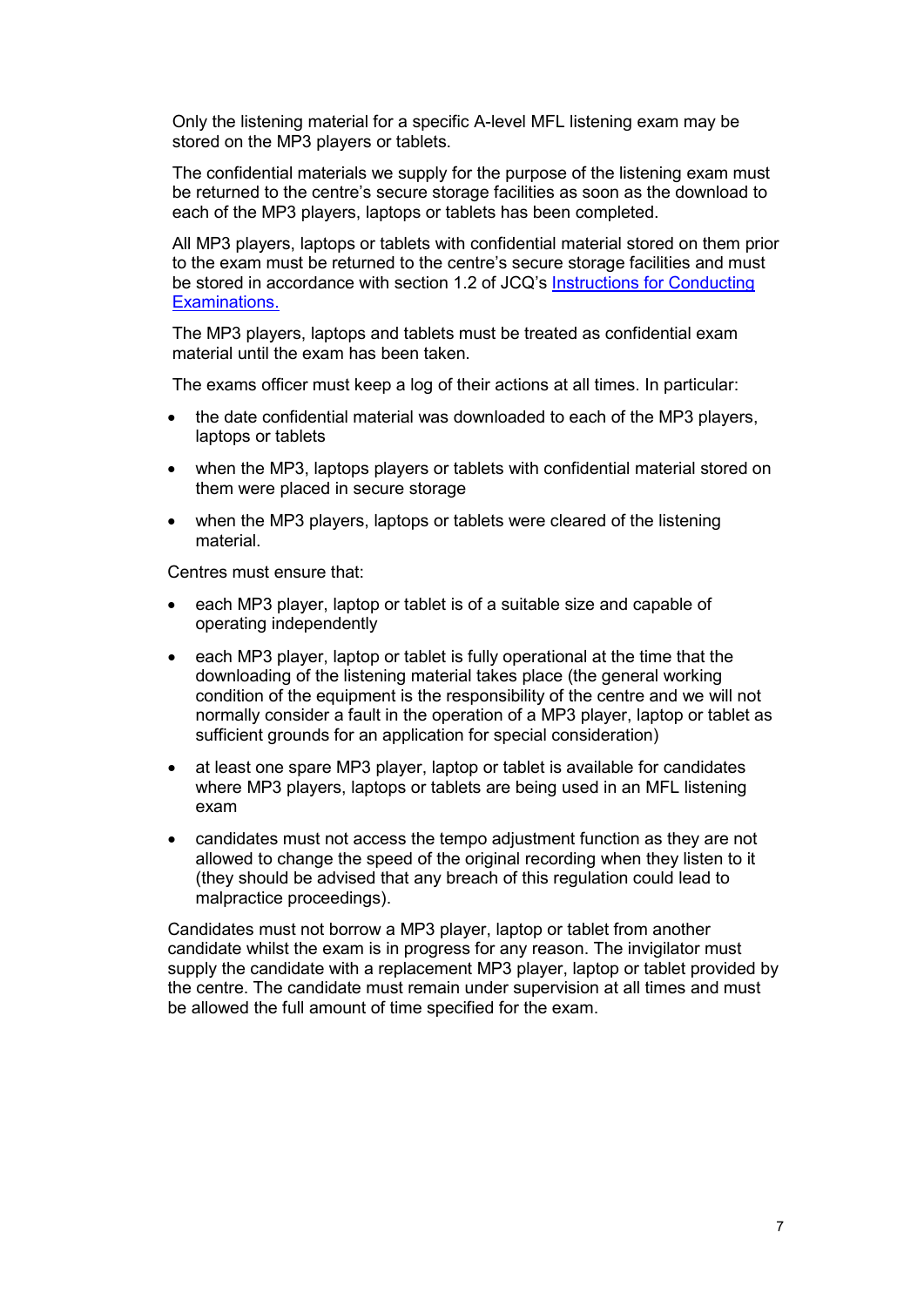After the exam:

- the listening files must be removed from the MP3 players, laptops or tablets, and MP3 players, laptops or tablets must be cleared of files prior to the commencement of the next exam
- the files may be retained by the centre for their own internal use with future students.

Where candidates are using laptops or tablets, access to the internet is strictly prohibited. Access to the internet must be disabled for the entire duration of the exam.

#### Digitising listening material

11 Storing listening material on a centre's computer network or language laboratory.

For the purposes of digitising the listening tests on a school or college's computer network, schools and colleges may have access to the confidential Listening material **up to one working day** before the exam. If a listening test is on a Monday, this can be done on the previous Friday. You do not need to seek prior permission from AQA.

You may download listening materials from our secure extranet site (Centre Services), or from a CD, onto a secure area of the school/college network, no earlier than one working day before the exam. If an MFL listening exam is scheduled for a Monday, we will make the files available for download on the Friday prior to the exam. For any exams scheduled for the Monday immediately after the half-term holiday, we will make the files available for downloading on the Friday immediately before the holiday.

Wherever possible, we recommend that a member of staff from the school or college's ICT department or the Exams Officer undertakes this task. The material must be downloaded to the secure part of a school or college's network, ie the part of the network which is only accessible to ICT staff and not to candidates, until the permitted time.

#### **Languages teachers are not allowed to check the recordings after the confidential material has been downloaded onto the secure network.**

The confidential materials we supply for the purposes of the listening exam must be returned to the centre's secure storage facilities as soon as the download to the secure network has been completed.

Appropriate measures must be in place to ensure that this material is kept totally secure until the time of the exam. Access to the internet, data stored on the hard drive or any portable media such as CDs or memory sticks is not permitted during the exam.

#### Conduct of the exam

- 12 Before the test begins, candidates should be given the question and answer booklet and be asked to complete the details on the front cover.
- 13 Candidates' attention should be drawn to the instructions and information printed on the front cover of the question and answer booklet. Candidates must not open the question and answer booklet until they have read these instructions and the invigilator has answered any queries. Candidates' attention should be drawn to the weighting of the sections and the allocation of marks to each question. They